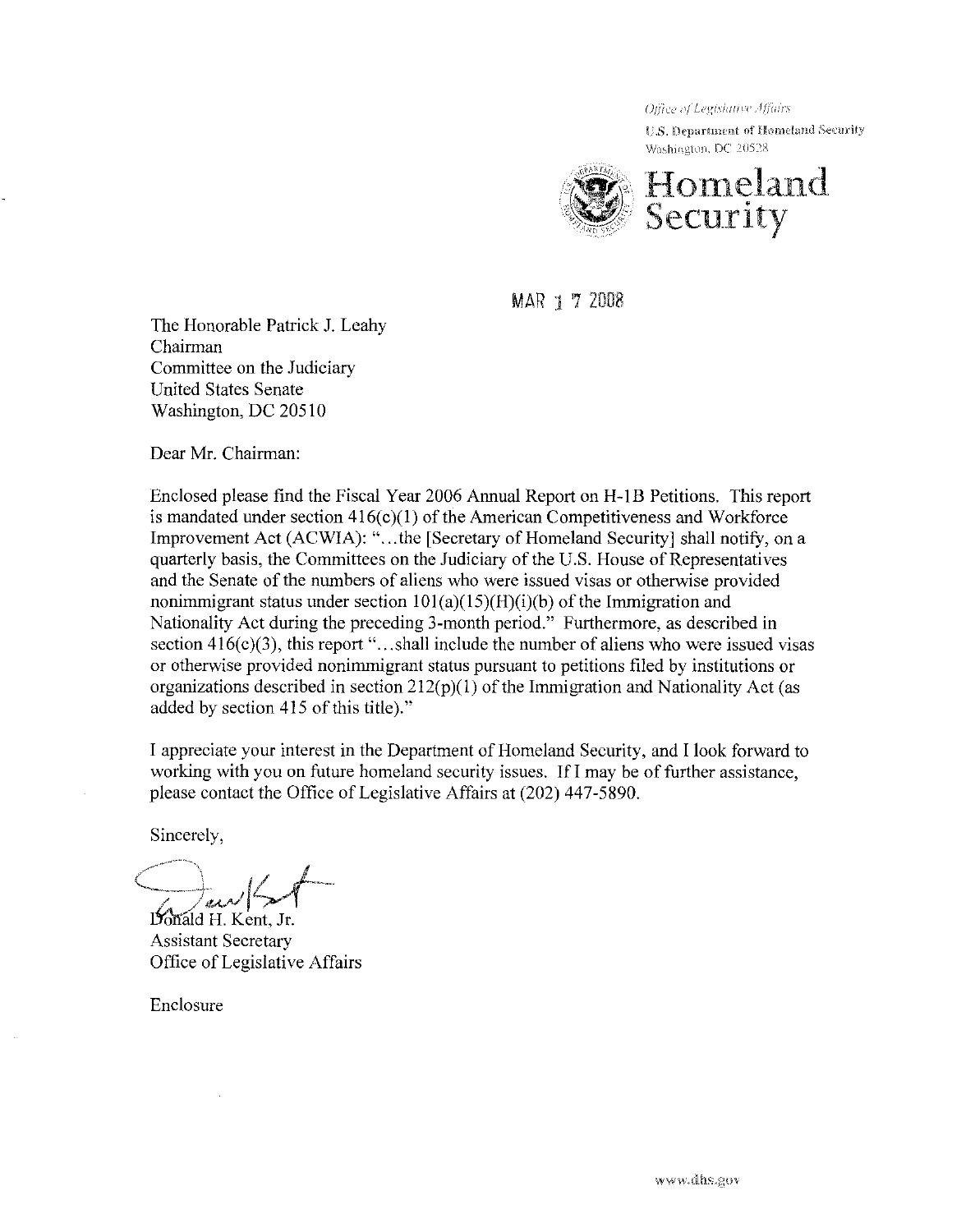U.S. Department of Homeland Security Washington, DC 20528



MAR 1 7 2008

The Honorable Arlen Specter Ranking Member Committee on the Judiciary United States Senate Washington, DC 20510

Dear Senator Specter:

Enclosed please find the Fiscal Year 2006 Annual Report on H-IB Petitions. This report is mandated under section  $416(c)(1)$  of the American Competitiveness and Workforce Improvement Act (ACWIA): "...the [Secretary of Homeland Security] shall notify, on a quarterly basis, the Committees on the Judiciary of the U.S. House of Representatives and the Senate of the numbers of aliens who were issued visas or otherwise provided nonimmigrant status under section  $101(a)(15)(H)(i)(b)$  of the Immigration and Nationality Act during the preceding 3-month period." Furthermore, as described in section  $416(c)(3)$ , this report "...shall include the number of aliens who were issued visas or otherwise provided nonimmigrant status pursuant to petitions filed by institutions or organizations described in section  $212(p)(1)$  of the Immigration and Nationality Act (as added by section 415 of this title)."

I appreciate your interest in the Department of Homeland Security, and I look forward to working with you on future homeland security issues. If I may be of further assistance, please contact the Office of Legislative Affairs at (202) 447-5890.

Sincerely,

 $\int_{\mathbb{R}^N}$  on  $\int_{\mathbb{R}^N}$ 

Donald H. Kent, Jr. Assistant Secretary Office of Legislative Affairs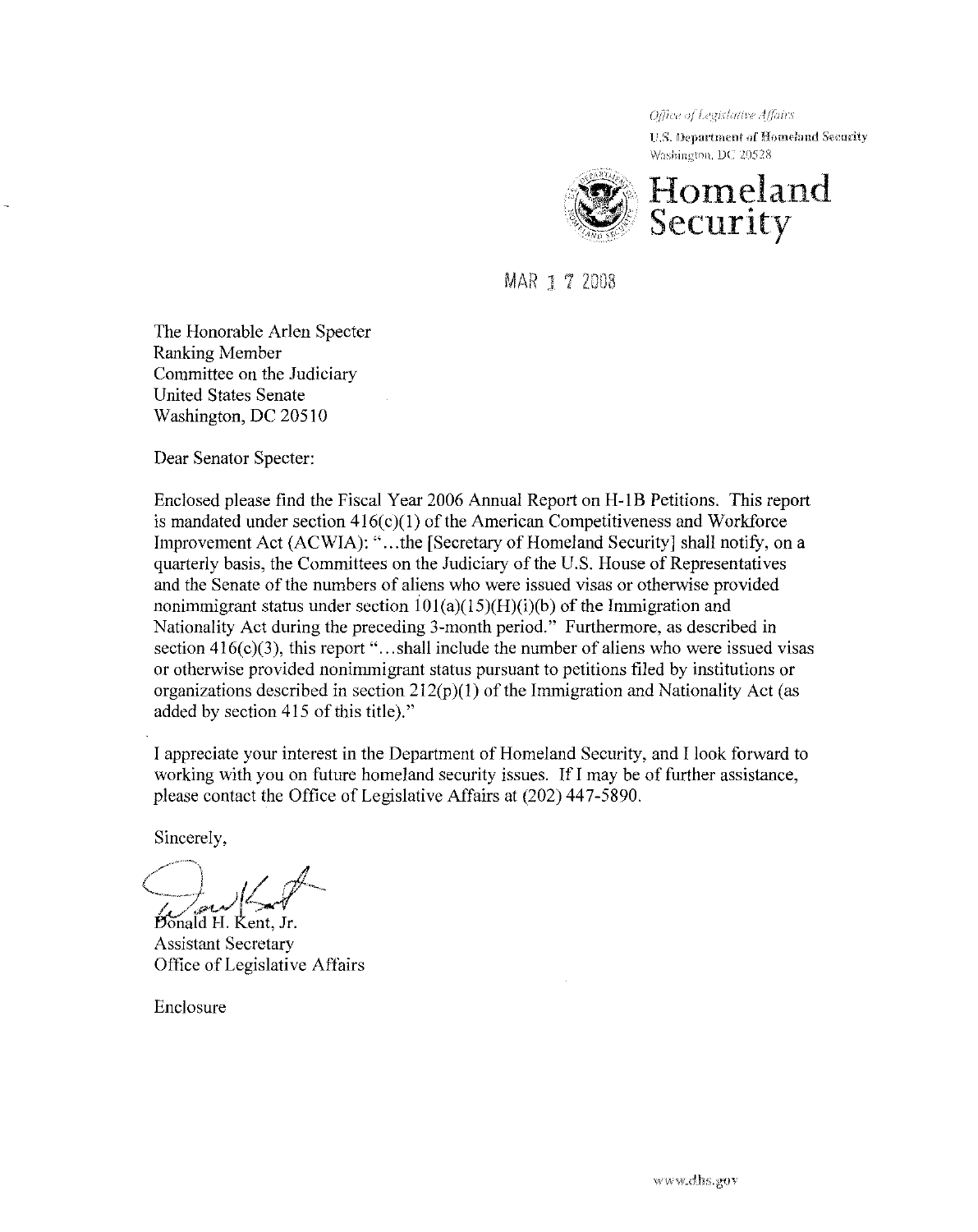U.S. Department of Homeland Security Washington, DC 20528



# MAR 1 7 2008

The Honorable Edward M. Kennedy Chairman Connnittee on the Judiciary Subcommittee on Immigration, Refugees and Border Security United States Senate Washington, DC 20510

Dear Mr. Chairman:

Enclosed please find the Fiscal Year 2006 Annual Report on H-IB Petitions. This report is mandated under section  $416(c)(1)$  of the American Competitiveness and Workforce Improvement Act (ACWIA): "...the [Secretary of Homeland Security] shall notify, on a quarterly basis, the Connnittees on the Judiciary of the U.S. House of Representatives and the Senate of the numbers of aliens who were issued visas or otherwise provided nonimmigrant status under section  $101(a)(15)(H)(i)(b)$  of the Immigration and Nationality Act during the preceding 3-month period." Furthermore, as described in section  $416(c)(3)$ , this report "... shall include the number of aliens who were issued visas or otherwise provided noninnnigrant status pursuant to petitions filed by institutions or organizations described in section  $212(p)(1)$  of the Immigration and Nationality Act (as added by section 415 of this title)."

I appreciate your interest in the Department of Homeland Security, and I look forward to working with you on future homeland security issues. If I may be of further assistance, please contact the Office of Legislative Affairs at (202) 447-5890.

Sincerely,

 $\mathcal{L}$ ,  $\mathcal{L}$  and  $\mathcal{L}$ Ponald H. Kent, Jr.

Assistant Secretary Oftice of Legislative Affairs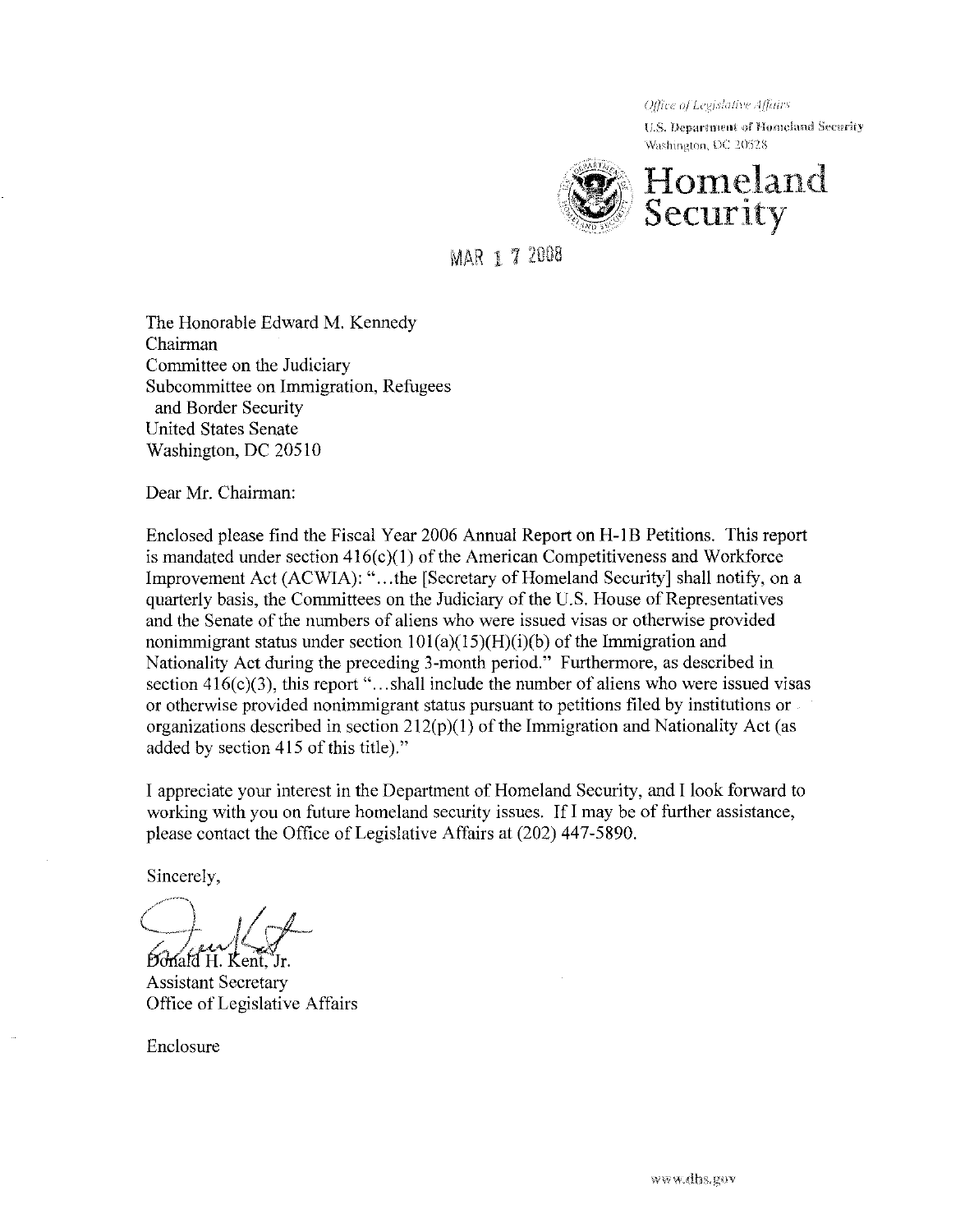U.S. Department of Homeland Security Washington, DC 20528



MAR 1 7 2008

The Honorable John Comyn Ranking Member Committee on the Judiciary Subcommittee on Immigration, Refugees and Border Security United States Senate Washington, DC 20510

Dear Senator Comyn:

Enclosed please find the Fiscal Year 2006 Annual Report on H-IB Petitions. This report is mandated under section  $416(c)(1)$  of the American Competitiveness and Workforce Improvement Act (ACWIA): "...the [Secretary of Homeland Security] shall notify, on a quarterly basis, the Committees on the Judiciary of the U.S. House of Representatives and the Senate of the numbers of aliens who were issued visas or otherwise provided nonimmigrant status under section  $101(a)(15)(H)(i)(b)$  of the Immigration and Nationality Act during the preceding 3-month period." Furthermore, as described in section  $416(c)(3)$ , this report "...shall include the number of aliens who were issued visas or otherwise provided nonimmigrant status pursuant to petitions filed by institutions or organizations described in section  $212(p)(1)$  of the Immigration and Nationality Act (as added by section 415 of this title)."

I appreciate your interest in the Department of Homeland Security, and I look forward to working with you on future homeland security issues. **IfI** may be of further assistance, please contact the Office of Legislative Affairs at (202) 447-5890.

Sincerely,

/--) C .. <sup>y</sup>i· / *r/--* aw (4)

Assistant Secretary Office of Legislative Affairs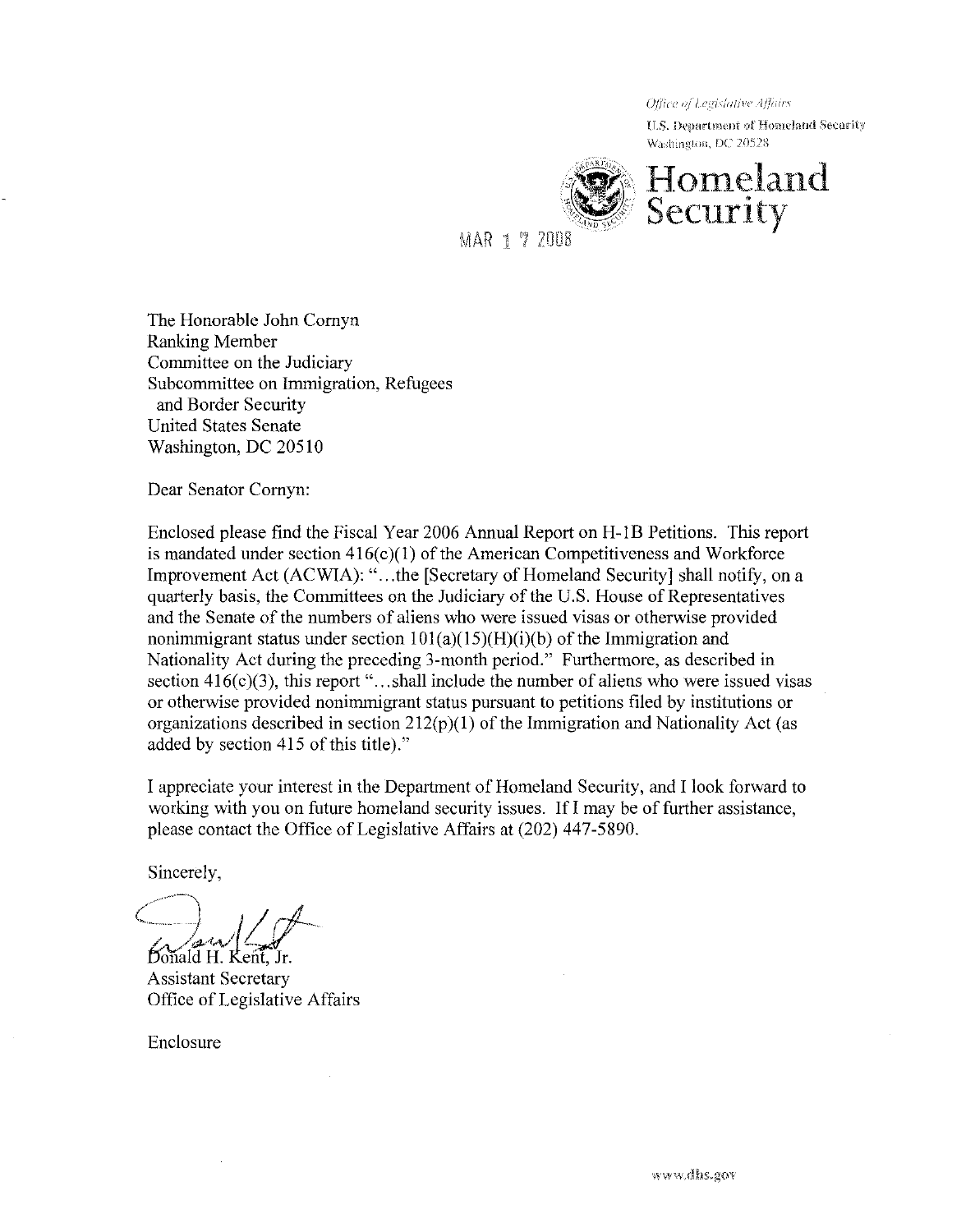U.S. Department of Homeland Security Washington, DC 20528



**MAR 1 7 2008** 

The Honorable John Conyers, Jr. Chairman Committee on the Judiciary U.S. House of Representatives Washington, DC 20515

Dear Mr. Chairman:

Enclosed please find the Fiscal Year 2006 Annual Report on **H-IB** Petitions. This report is mandated under section  $416(c)(1)$  of the American Competitiveness and Workforce Improvement Act (ACWIA): "...the [Secretary of Homeland Security] shall notify, on a quarterly basis, the Committees on the Judiciary ofthe U.S. House of Representatives and the Senate of the numbers of aliens who were issued visas or otherwise provided nonimmigrant status under section  $101(a)(15)(H)(i)(b)$  of the Immigration and Nationality Act during the preceding 3-month period." Furthermore, as described in section  $416(c)(3)$ , this report "...shall include the number of aliens who were issued visas or otherwise provided nonimmigrant status pursuant to petitions filed by institutions or organizations described in section  $212(p)(1)$  of the Immigration and Nationality Act (as added by section 415 of this title)."

I appreciate your interest in the Department of Homeland Security, and I look forward to working with you on future homeland security issues. If I may be of further assistance, please contact the Office of Legislative Affairs at (202) 447-5890.

Sincerely,

 $\bigcirc$  ,  $\neq$ c \_ -<4' *'/..-,)I* 

Donald H. Kent, Jr. Assistant Secretary Office of Legislative Affairs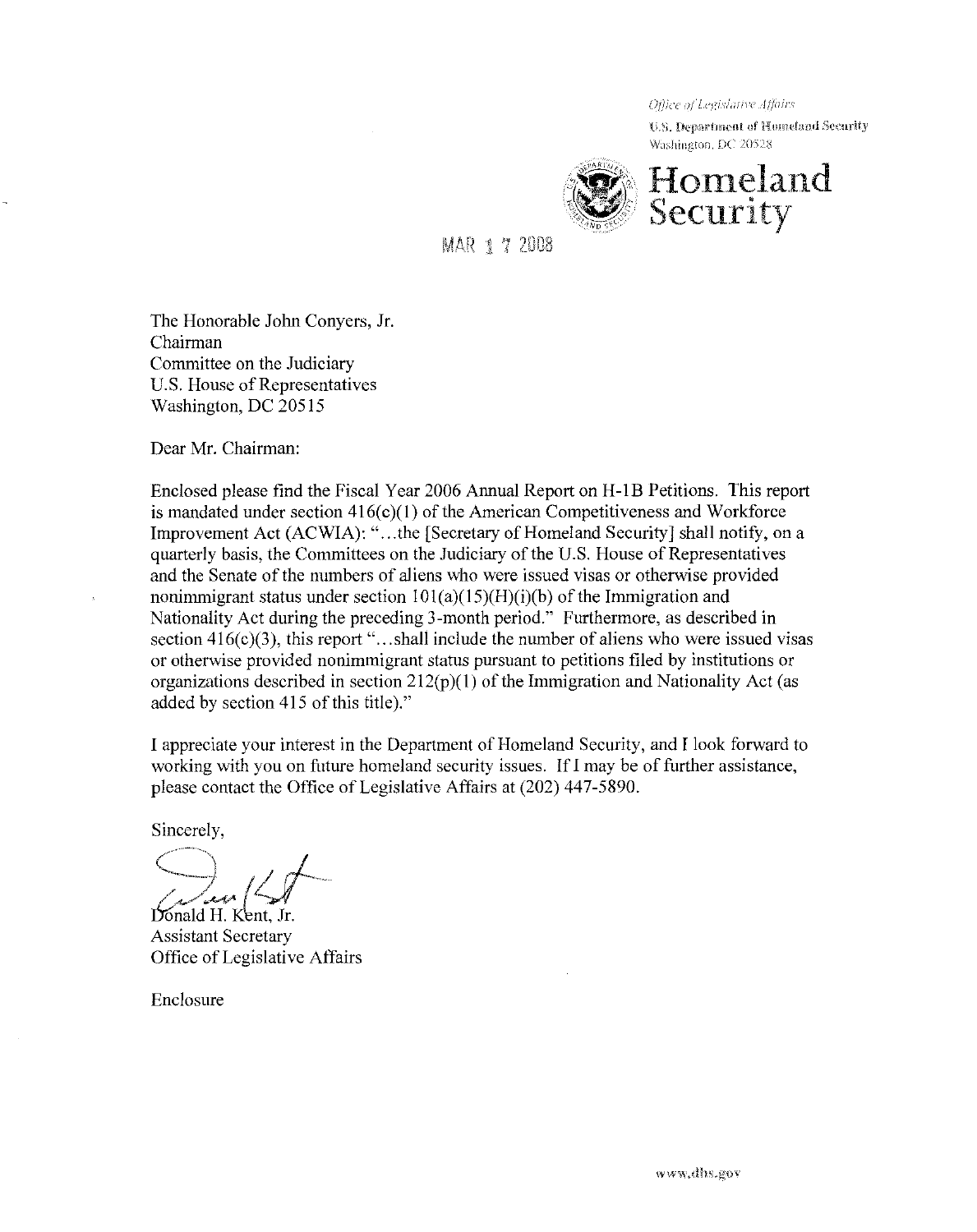U.S. Department of Homeland Security Washington, DC 20528



MAR 172008

The Honorable Lamar Smith Ranking Member Committee on the Judiciary U.S. House of Representatives Washington, DC 20515

Dear Representative Smith:

Enclosed please find the Fiscal Year 2006 Annual Report on H -18 Petitions. This report is mandated under section  $416(c)(1)$  of the American Competitiveness and Workforce Improvement Act (ACWIA): "...the [Secretary of Homeland Security] shall notify, on a quarterly basis, the Committees on the Judiciary of the U.S. House of Representatives and the Senate of the numbers of aliens who were issued visas or otherwise provided nonimmigrant status under section  $101(a)(15)(H)(i)(b)$  of the Immigration and Nationality Act during the preceding 3-month period." Furthermore, as described in section  $416(c)(3)$ , this report "...shall include the number of aliens who were issued visas or otherwise provided nonimmigrant status pursuant to petitions filed by institutions or organizations described in section  $212(p)(1)$  of the Immigration and Nationality Act (as added by section 415 of this title)."

I appreciate your interest in the Department of Homeland Security, and I look forward to working with you on future homeland security issues. If I may be of further assistance, please contact the Office of Legislative Affairs at (202) 447-5890.

Sincerely,

 $\hookrightarrow$   $\nu \not\sim$ /~t .,/~w *-:,,,,,)r!'* !)onald H. ent, Jr.

Assistant Secretary Office of Legislative Affairs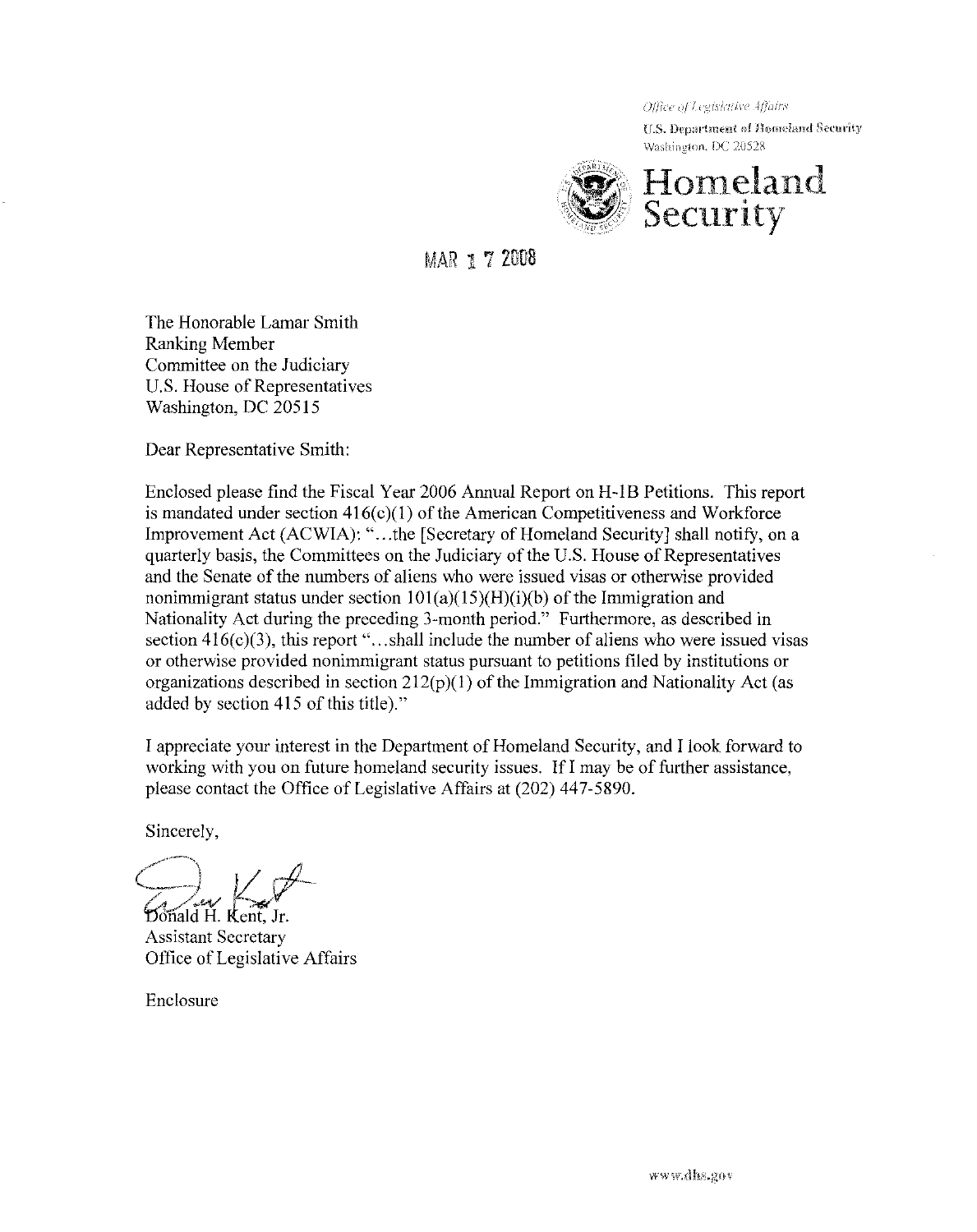${1.5}$ . Department of Homeland Security Washington, DC 20528



MAR 1 7 2008

The Honorable Zoe Lofgren Chairman Committee on the Judiciary Subcommittee on Immigration, Citizenship, Border Security, and International Law U.S. House of Representatives Washington, DC 20515

Dear Chairman Lofgren:

Enclosed please find the Fiscal Year 2006 Annual Report on H-IB Petitions. This report is mandated under section  $416(c)(1)$  of the American Competitiveness and Workforce Improvement Act (ACWIA): "...the [Secretary of Homeland Security] shall notify, on a quarterly basis, the Committees on the Judiciary of the U.S. House of Representatives and the Senate of the numbers of aliens who were issued visas or otherwise provided nonimmigrant status under section  $101(a)(15)(H)(i)$  of the Immigration and Nationality Act during the preceding 3-month period." Furthermore, as described in section  $416(c)(3)$ , this report "...shall include the number of aliens who were issued visas or otherwise provided nonimmigrant status pursuant to petitions filed by institutions or organizations described in section  $212(p)(1)$  of the Immigration and Nationality Act (as added by section 415 of this title)."

I appreciate your interest in the Department of Homeland Security, and I look forward to working with you on future homeland security issues. If I may be of further assistance, please contact the Office of Legislative Affairs at (202) 447-5890.

Sincerely,

 $\bigcap_{i \in I} I$ *You Kall* 

Assistant Secretary Office of Legislative Affairs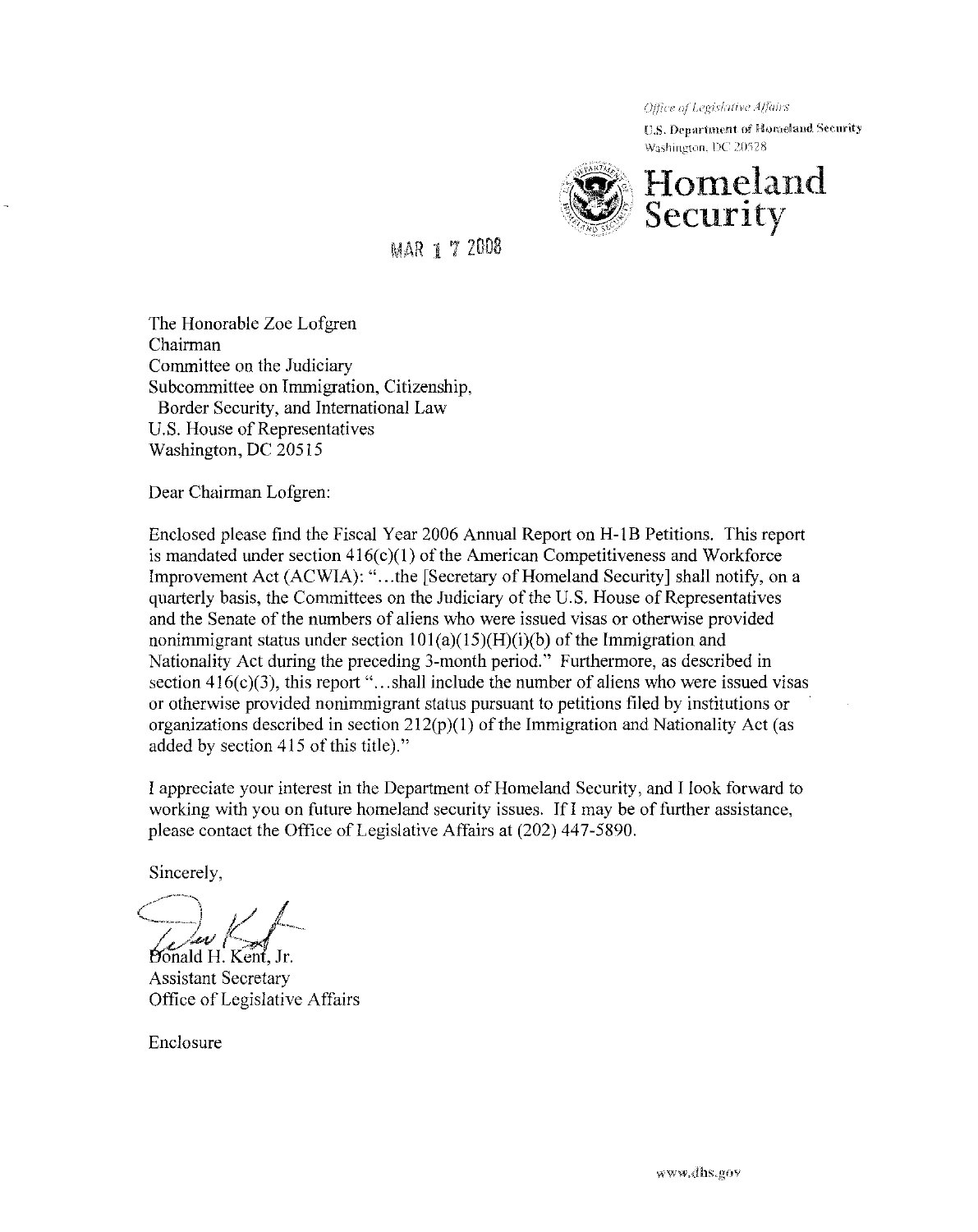U.S. Department of Homeland Security Washington, DC 20528



MAR 1 '1 20D3

The Honorable Steve King Ranking Member Committee on the Judiciary Subcommittee on Immigration, Citizenship, Border Security, and International Law U.S. House of Representatives Washington, DC 20515

Dear Representative King:

Enclosed please find the Fiscal Year 2006 Annual Report on H-lB Petitions. This report is mandated under section  $416(c)(1)$  of the American Competitiveness and Workforce Improvement Act (ACWIA): "...the [Secretary of Homeland Security] shall notify, on a quarterly basis, the Committees on the Judiciary of the U.S. House of Representatives and the Senate of the numbers of aliens who were issued visas or otherwise provided nonimmigrant status under section  $101(a)(15)(H)(i)(b)$  of the Immigration and Nationality Act during the preceding 3-month period." Furthermore, as described in section  $416(c)(3)$ , this report "...shall include the number of aliens who were issued visas or otherwise provided nonimmigrant status pursuant to petitions filed by institutions or organizations described in section  $212(p)(1)$  of the Immigration and Nationality Act (as added by section 415 of this title)."

I appreciate your interest in the Department of Homeland Security, and I look forward to working with you on future homeland security issues. If I may be of further assistance, please contact the Office of Legislative Affairs at (202) 447-5890.

Sincerely,

 $\frac{1}{\sqrt{1-\frac{1}{n}}}\sqrt{\frac{1}{n}}$ . Kent,  $\frac{1}{n}$ .

Assistant Secretary Office of Legislative Affairs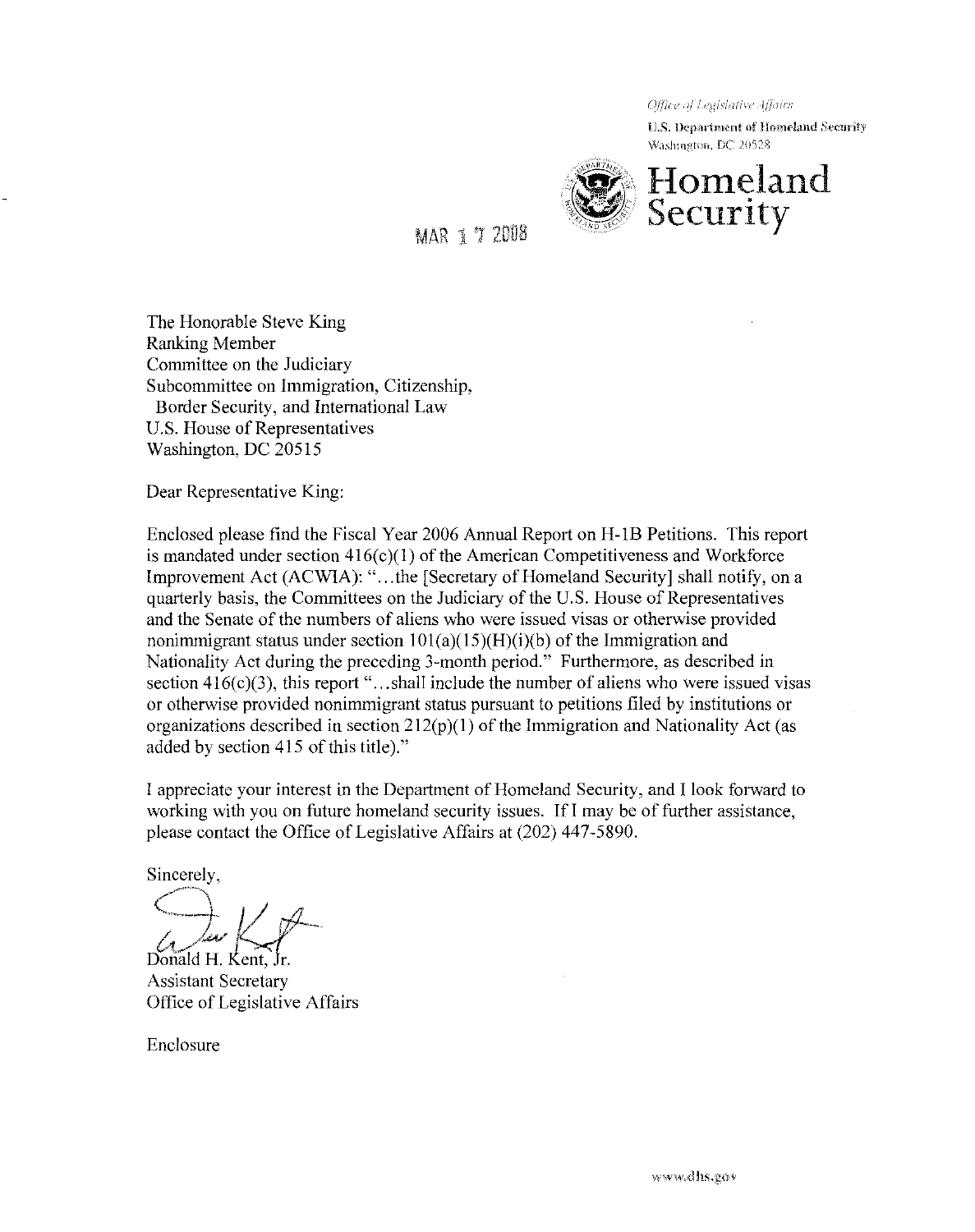# U.S. Department of Homeland Security

U.S. Citizenship and Immigration Services



# Report on H-IB Petitions

Fiscal Year 2006, Annual Report October 1, 2005 - September 30,2006

March 2008



U.S. Citizenship<br>and Immigration Services

Report Mandated by Public Law 105-277, Division C American Competitiveness and Workforce Improvement Act of 1998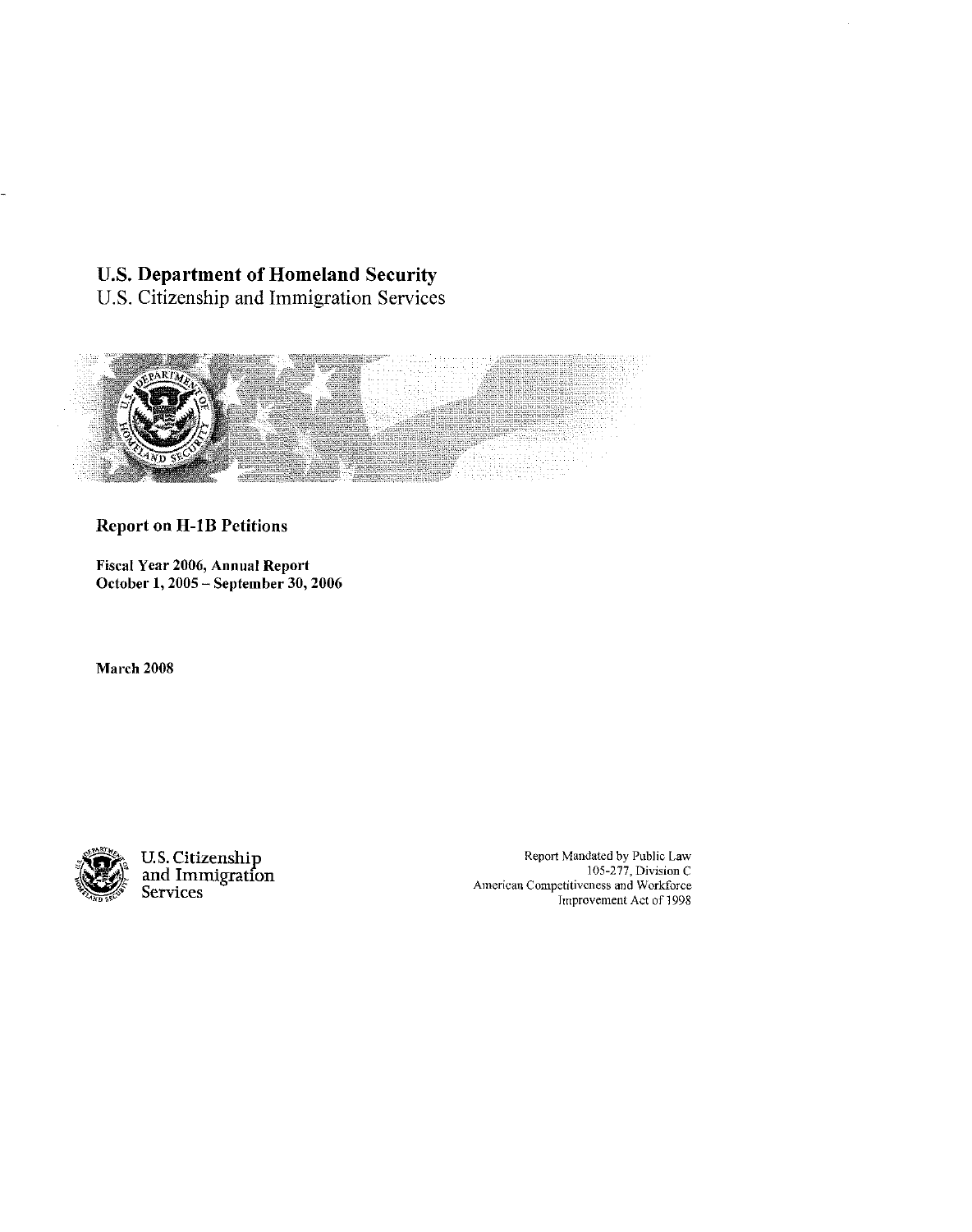#### **Report on H-1B Petitions**

This report is mandated under section  $416(c)(1)$  of the American Competitiveness and Workforce Improvement Act (ACWIA): "...the [Secretary of Homeland Security] shall notify, on a quarterly basis, the Committees on the Judiciary of the U.S. House of Representatives and the Senate of the numbers of aliens who were issued visas or otherwise provided nonimmigrant status under section  $101(a)(15)(H)(i)(b)$  of the Immigration and Nationality Act during the preceding 3-month period." Furthermore, as described in section 416(c)(3), this report "...shall include the number of aliens who were issued visas or otherwise provided nonimmigrant status pursuant to petitions filed by institutions or organizations described in section  $212(p)(1)$  of the Immigration and Nationality Act (as added by section 415 of this title)."

In October 1998, enactment of ACWIA (Public Law 105-277, Division C) resulted in establishment of an H-IB Nonimmigrant Petitioner Fee account, administered by the Department of Labor and the National Science Foundation, to fund training and education programs for U.S. workers. Today, petitioning U.S. employers, unless explicitly exempt under INA section  $212(p)(1)$ , must pay a \$1,500 or \$750 fee (depending on the size of the petitioner's workforce) for each H-IB petition filed. ACWIA also imposed quarterly and annual reporting requirements on U.S. Citizenship and Immigration Services (USCIS) concerning the H-l B fee, fee exemption, and demographic H-IB worker data.

On December 8, 2004, Congress passed the Omnibus Appropriations Act for FY 2005 (Public Law 108-447) which contained the H-IB Visa Reform Act. Among other things, the H-IB Visa Reform Act instituted a new \$500 Fraud Prevention and Detection Fee.

This report is presented in three parts, all of which present both quarterly and annual data for FY 2006:

- Part I provides information on the number of aliens granted H-1B status;
- Part II provides information on the number of employers requiring additional ACWIA petition fee as reinstituted by the H-IB Visa Reform Act and those exempt from the nonimmigrant H-1B ACWIA petition fee; and
- Part **III** provides information on the number of employers required to submit the Fraud Prevention and Detection Fee.

#### Background on the H-IB Classification

Pursuant to section 214(c) of the INA, U.S. employers using the H-1B program are required to file a petition with the Attorney General (now the Secretary of the Department of Homeland Security) in behalf of an alien worker (the beneficiary). The petition must be approved before a visa is granted or an alien is provided nonimmigrant status. Accordingly, the petition data is the basis of this report.

Formatted: Font color: Auto

 $\mathbf{1}$ 

These employers are institutions of higher education or a related or affiliated nonprofit entity and nonprofit or Govemmental research organizations.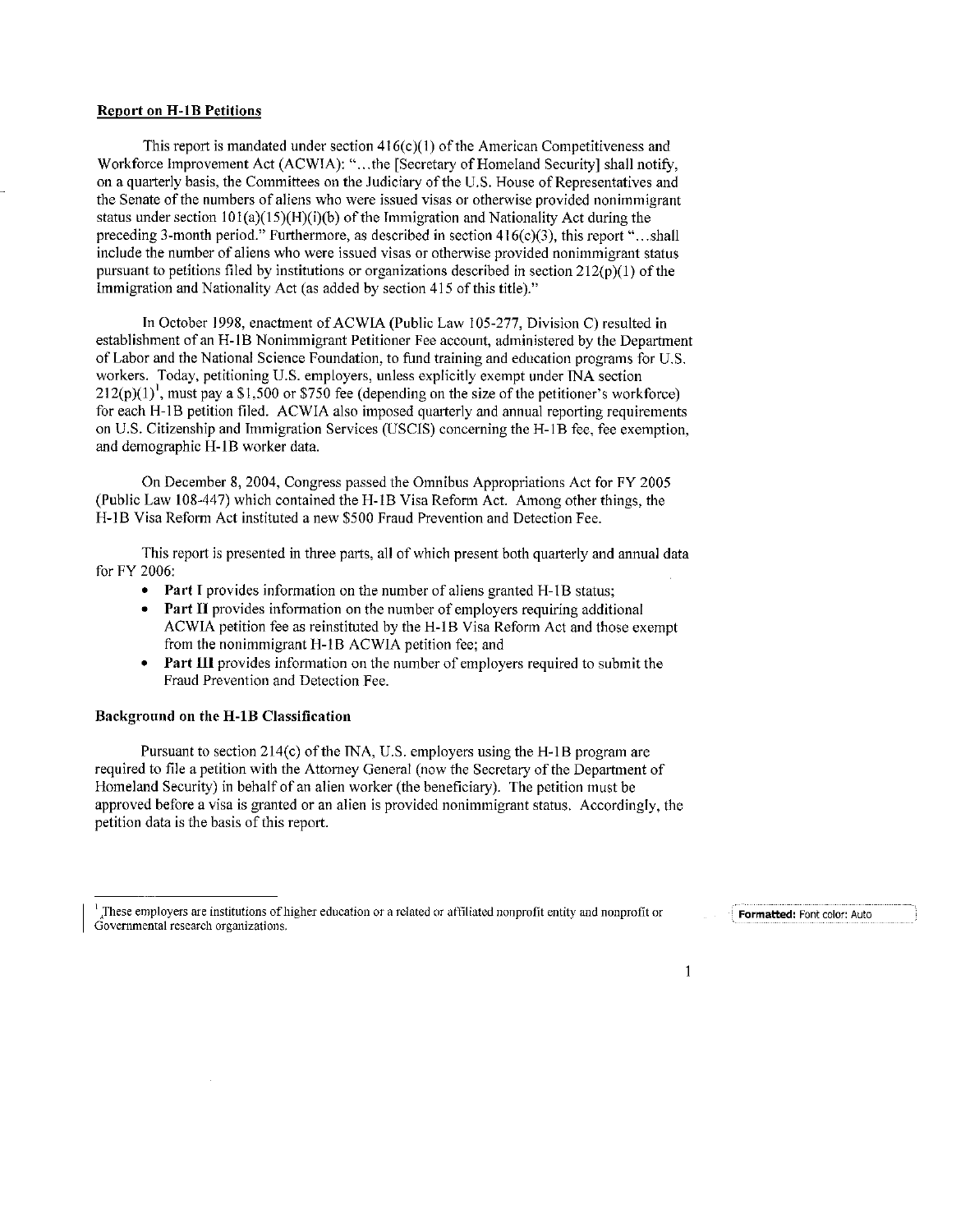**Congress created the H-l B nonimmigrant category in the Immigration and Nationality**  Act of 1990 (IMMACT '90), Pub. L. 101-649, 104 Stat. 5014 (November 29,1990). Section  $101(a)(15)(H)(1)(b)$  defines an alien seeking H-1B classification as:

**an alien ... who is coming temporarily to the United States to perform**  services... in a specialty occupation described in section  $[214(i)(1)]$  ..., **and with respect to whom the Secretary of Labor determines and certifies**  to the Attorney General that the intending employer has filed with the Secretary an application under section  $[212(n)(1)]$  ....

8 U.S.C.  $\S$  1101(h)(1)(b). Section 214(i) of the Immigration and Nationality Act (INA) **defines a "specialty occupation" as "an occupation that requires (a) the theoretical and practical**  application of a body of highly specialized knowledge and (b) the attainment of a bachelor's or higher degree in the specific specialty (or its equivalent) as a minimum for entry into the occupation in the United States." 8 U.S.C. § 1184(i). Numericallimitations (commonly known as the "H-1B cap") were also placed on the number of H-1B visas available per fiscal year. The cap, initially set at 65,000, was reached for the first time in Fiscal Year 1997 and again in Fiscal Year 1998 as demand increased significantly in the burgeoning technology sector. Congress increased the cap to I 15,000 in FY 1999 and 2000 and to 195,000 in FY 2001-03, but has maintained it at 65,000 since FY 2004.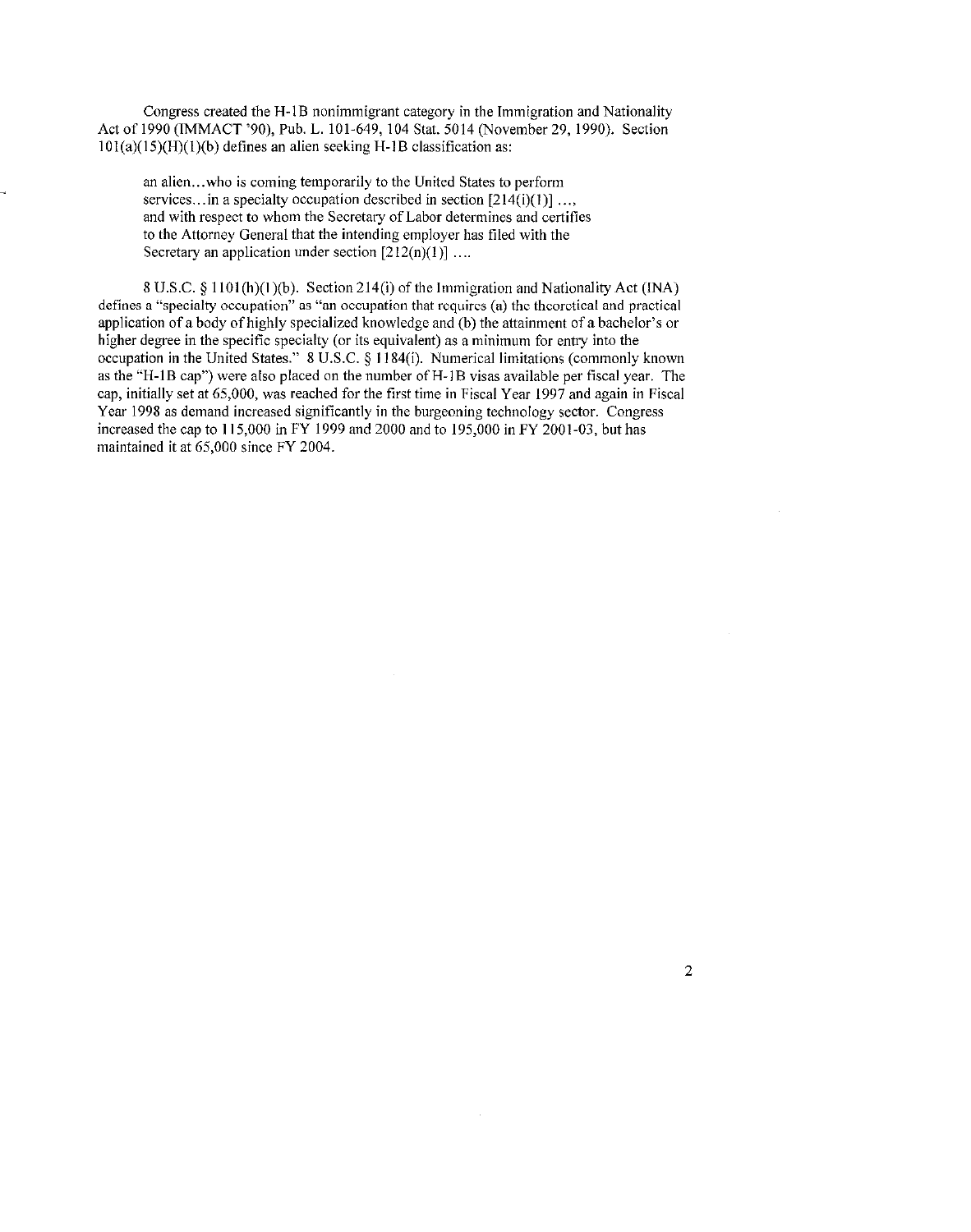### Part I. The number of aliens provided status under section  $101(a)(15)(H)(i)(b)$  of the INA.

Table 1 provides information on the number of H-1B petitions filed by U.S. employers during Fiscal Year 2006. This table also provides information on the number of H-1B petitions approved by U.S. Citizenship and Immigration Services (USCIS) during this period. Please note that petitions filed in a particular quarter are not necessarily adjudicated in that same quarter.

Under the implementing regulations, obtaining authorization to employ an H-IB temporary worker is a multi-phase process involving the Department of Labor (DOL), USCIS, and the Department of State (DOS). Prior to filing the H-I B petition with USCIS, the U.S. employer must file a labor condition application (LCA) with the DOL. The LCA contains attestations by the employer with respect to wages and working conditions and must be certified by the DOl. and then filed with the H-IB petition. See 8 CFR § 214.2(h)(4)(i)(B). Only after obtaining an approved LCA can the employer file an H-I B petition in behalf of the alien.

Through the H-IB petition, the employer must demonstrate that the position qualifies as a specialty occupation and that the alien meets certain minimum requirements. See 8 CFR  $§$  214.2(h)(4)(iii)(A). In addition, the position must require and the alien must possess a degree (or its equivalent) in a specialty field; a general degree, absent specialized work experience, will not satisty the statutory criteria for H-IB status. See 8 CFR § 214.2(h)(4)(iii)(C).

TheH-IB petition may be approved for up to three years. Once the H-IB petition is approved, an alien abroad may apply for an H-IB nonimmigrant visa from the DOS at a U.S. embassy or consulate, or if visa-exempt (e.g., a Canadian citizen), may seek admission at a port of entry. If the alien is already in the United States in a valid nonimmigrant status and eligible to change or extend that status under INA sections 248 and 214, the petitioner may indicate the same on the Form 1-129 filed with USCIS to seek classification as an H-IB nonimmigrant. Several employers may file a petition for the same alien, although for H-I B cap purposes such an alien will count only once against the cap. **In** the case of a petition to amend a previously approved petition, there may be no corresponding request to extend the authorized stay of the beneficiary. For example, an employer may file an amended petition notifying USCIS of a different location where the beneficiary will be employed or a material change in the beneficiary's job duties. Therefore, the total number of approved petitions may exceed the actual number of aliens who are provided nonimmigrant status as H-IB.

Of the 295,915 petitions filed in Fiscal Year 2006 and the 270,981 approved in Fiscal Year 2006, approximately 227,611 petitions were both filed and approved during Fiscal Year 2006. The remaining 43,370 petitions approved were filed in prior fiscal years.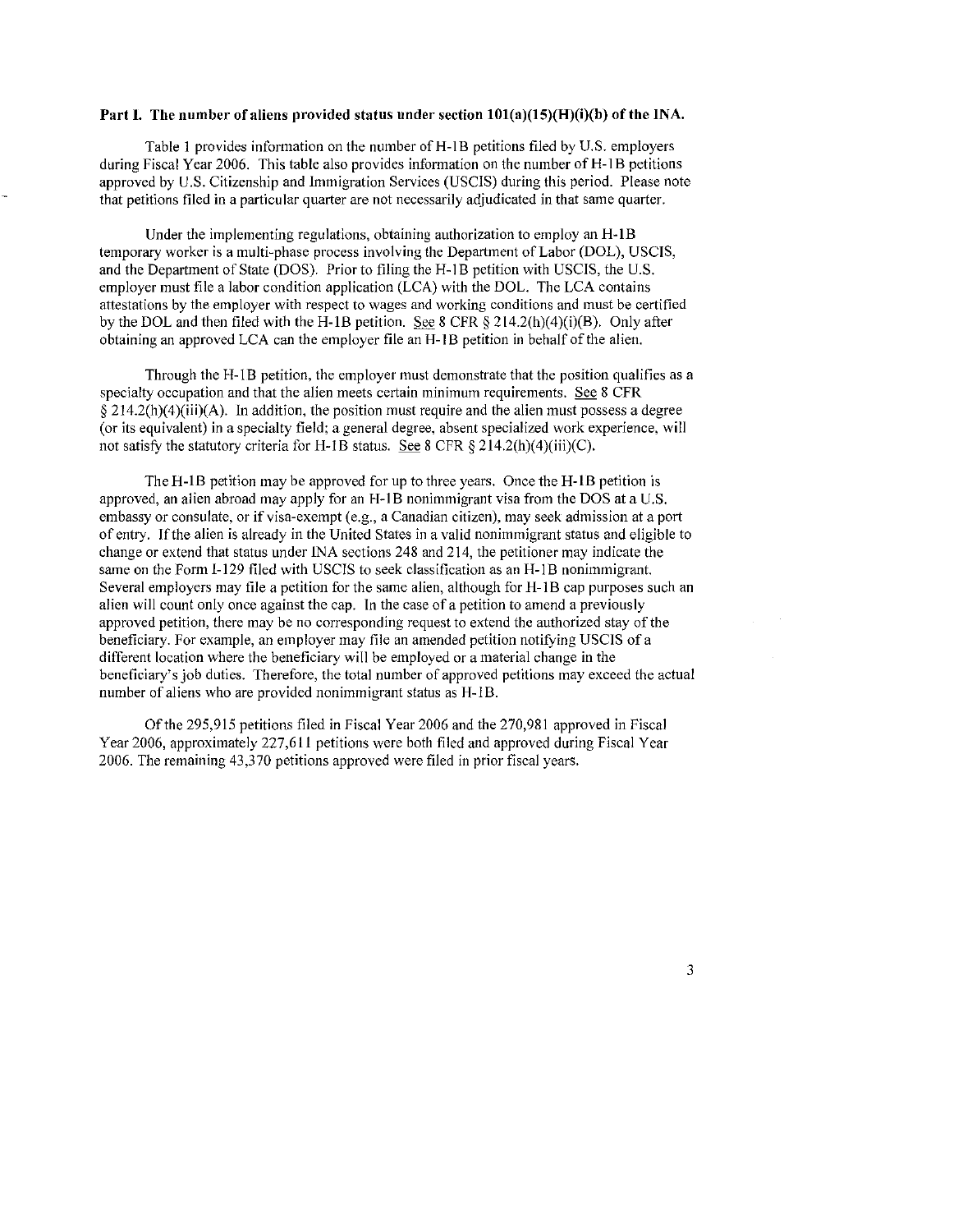|                        | Fiscal<br>Year | Oct to Dec | Jan to Mar I | Apr to Jun | Jul to Sep | Total    |
|------------------------|----------------|------------|--------------|------------|------------|----------|
| <b>Petitions Filed</b> | 2002           | 53,888     | 51,905       | 53,429     | 55,968     | 215.190  |
|                        | 2003           | 50,633     | 52,722       | 61,302     | 66,373     | 231,030  |
|                        | 2004           | 69,835     | 64.022       | 74,823     | 103,520    | 312,200  |
|                        | 2005           | 41,020     | 41,847       | 98,831     | 84,776     | 266,474  |
|                        | 2006           | 48,678     | 50,445       | 132,655    | 64,137     | 295,915  |
| Petitions Approved*    | 2002           | 62.212     | 51,363       | 34,003     | 49,959     | 197,537  |
|                        | 2003           | 47,867     | 50,648       | 57,514     | 61,311     | 217,340  |
|                        | 2004           | 60,279     | 67,850       | 71,284     | 88,005     | 287,418  |
|                        | 2005           | 58,141     | 60,614       | 71,200     | 77,176     | 267, 131 |
|                        | 2006           | 57,487     | 53,896       | 67,843     | 91,755     | 270,981  |

## Table 1. Number of H-IB Petitions Filed andlor Approved by Quarter: FY 2002-FY 2006

\* Regardless of when filed.

 $\overline{a}$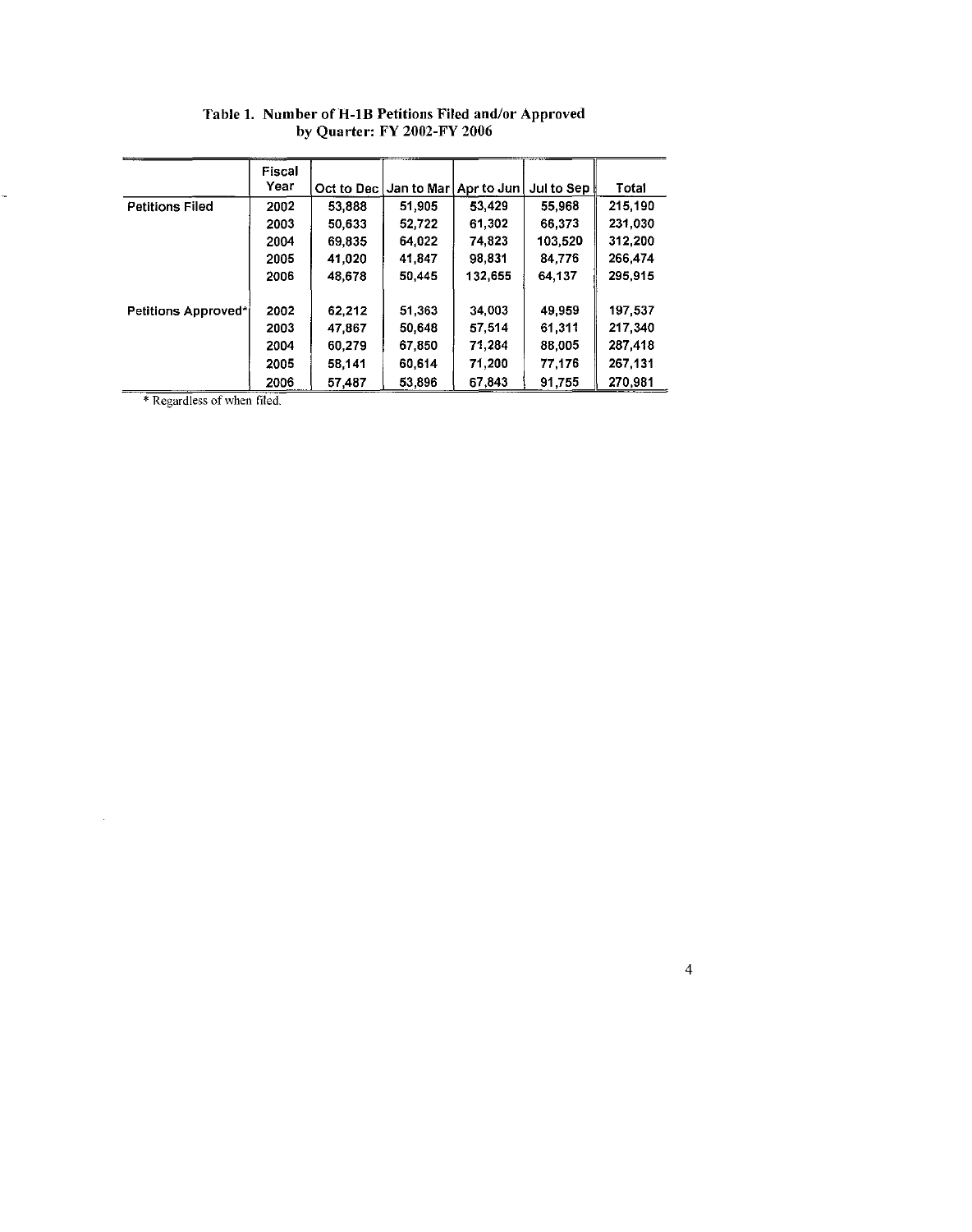### **Part II. The number of aliens provided nonimmigrant status pursuant to petitions filed by institutions or organizations described in section 212(p)(J)** of the **INA.**

The ACWIA added section  $214(c)(9)(A)$  of the INA to require that the Attorney General **impose a fee on an employer filing a petition to grant an alien initial status as an H-IB; to extend**  the nonimmigrant stay of an alien as an H-IB (unless the employer previously has obtained an **extension for such alien); or to obtain authorization for an alien having such status to change**  employers. The ACWIA provisions exempted certain types of employers, described in section  $212(p)(1)$  of the INA, from the payment of this fee. The fee, effective December 1, 1998, was initially set to sunset on September 30, 2001.

With the passage of Public Law 106-311. the fee was increased from \$500 to \$1,000, effective on December 18,2000, and set to sunset on September 30, 2003. Public Law 106-311 also amended section  $214(c)(9)(A)$  of the INA specifying which employers are exempt from the fee by adding additional types of employers' that would be exempt from the ACWIA fee.

The H-1B Visa Reform Act, enacted as part of the Omnibus Appropriation Act of FY 2005, reinstituted the ACWIA fee, which had sunset on October 1,2003, and raised it from \$1,000 to \$1,500 per qualifying petition, except for certain employers. Specifically, certain types of employers are exempt from the fee altogether, and employers who have not more than 25 fulltime equivalent employees employed in the United States (determined by including the number of employees employed by any affiliate or subsidiary of such employer) only have to pay a fee of \$750. Any H-IB petition filed with USCIS after December 8, 2004, must include the appropriate ACWIA fee. The H-IB Visa Reform Act also instituted a new Fraud Prevention and Detection Fee of \$500 which must be paid by employers seeking an initial grant of H-IB or L **(Intra-company Transferee) nonimmigrant classification, or by a petitioner seeking to change an alien's employer within those classifications. The new fee does not apply to petitions to extend or amend an alien's stay in H-IB or L classification filed by a current employer. This fee applies**  to any qualifying petition filed with USCIS on or after March 8,2005.

**This report includes the number of petitions approved for H-I B workers pursuant to**  petitions filed by employers designated by Congress as exempt from the fee. Those employers **are:** 

- $\bullet$  Institutions of higher education defined in section 101(a) of the Higher Education Act of 1965;
- Non-profit organizations or entities related to or affiliated with an institution of higher education as defined in section  $101(a)$  of the Higher Education Act of 1965;
- **Non-profit research organizations and Government research organizations;**
- **Non-profit or tax exempt organizations;**

<sup>2</sup> **The additional employers exempted were primary and secondary educational institutions and non-profit entities engaged in established curriculum related clinical training of students registered at any exempted educational institution,** 

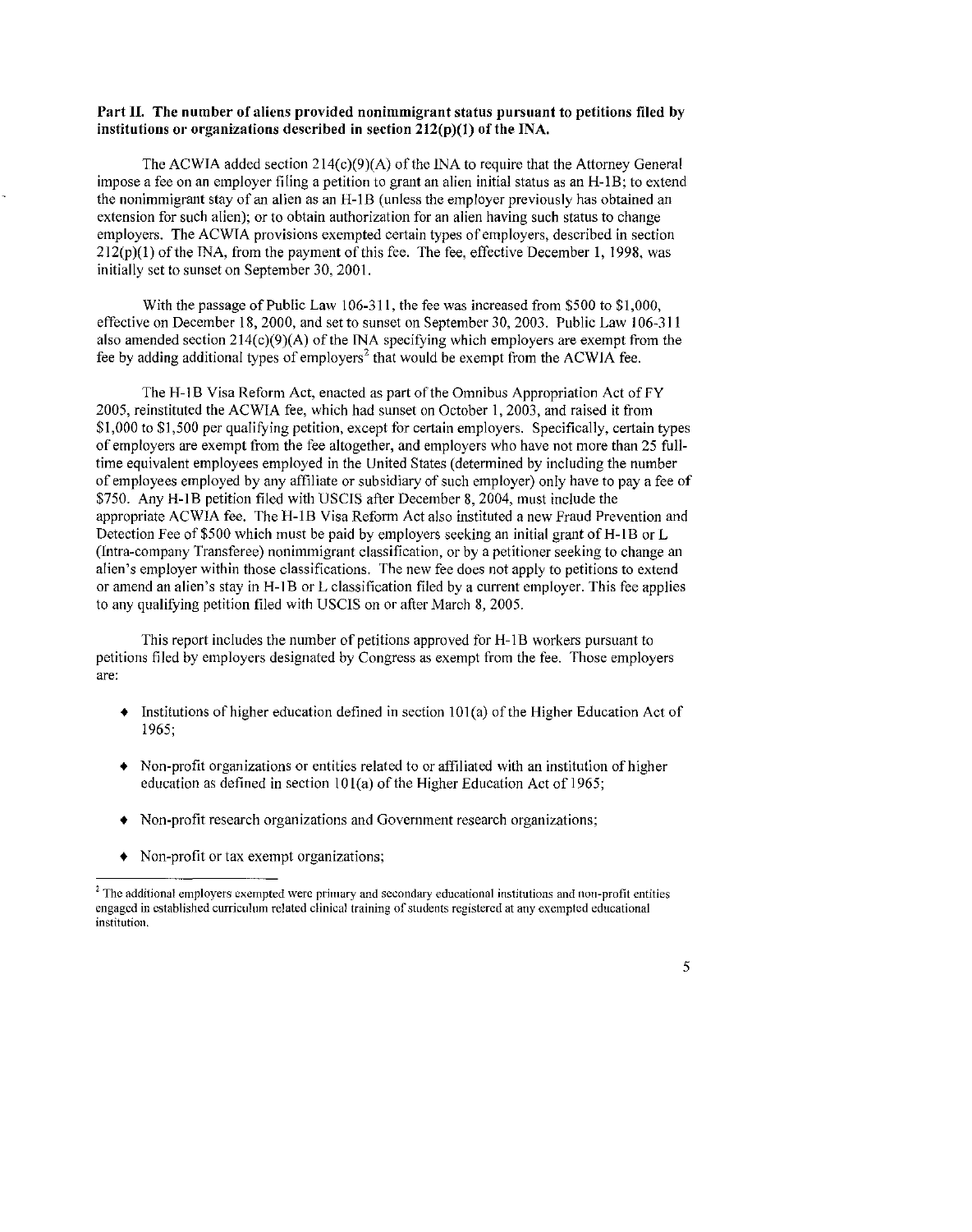- **Petitioners filing a second or subsequent request for an extension of stay for a particular alien;**
- **Petitioners filing an amended petition without a request to extend the nonimmigrant stay**  of the **alien beneficiary;**
- **Petitioners filing a petition to correct a USCIS error;**
- **Primary or secondary education institutions; or**
- **Non-profit entities engaging in established curriculum-related clinical training of students registered at any such institution.**

Table 2 shows the number of petitions that were filed in Fiscal Year 2006 and the number exempted from the fee. Table 3 shows the same information for all petitions approved in Fiscal Year 2006, regardless of when filed. Approximately 227,611 petitions are included in both tables, indicating the petitions were filed and approved during Fiscal Year 2006. As explained in Part I, the total number of approved petitions may exceed the actual number of aliens who are **provided nonimmigrant status as H-1B since a single alien may be the beneficiary** of multiple **petitions.**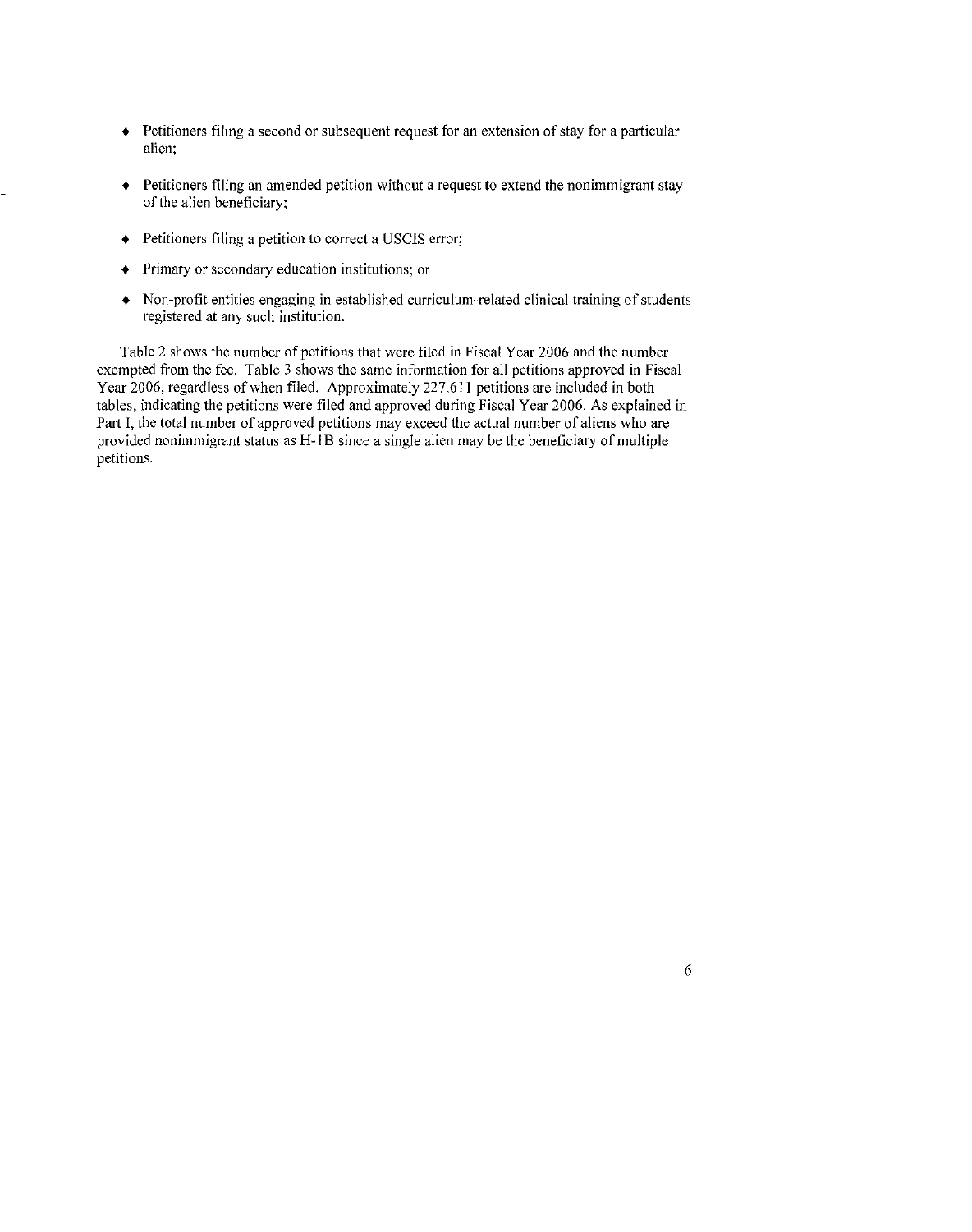| Table 2. Number of H-1B Petitions Filed by Quarter |  |
|----------------------------------------------------|--|
| and Reason for Fee or Exemption from Fee: FY 2006  |  |

| For Fiscal Year 2006:                                                                                         | Oct 2005 to<br>Dec 2005 | Jan 2006 to<br>Mar 2006 | Apr 2006 to<br>Jun 2006 | Jul 2006 to<br>Sep 2006 | FY 2006       |
|---------------------------------------------------------------------------------------------------------------|-------------------------|-------------------------|-------------------------|-------------------------|---------------|
| <b>TOTAL PETITIONS FILED</b>                                                                                  | 48,678                  | 50,445                  | 132,655                 | 64,137                  | 295,915       |
| Without any fee exemptions                                                                                    | 29,281                  | 28,309                  | 107.657                 | 36,495                  | 201.742       |
| With at least one exemption                                                                                   | 19,397                  | 22,136                  | 24,998                  | 27,642                  | 94,173        |
| REASONS FOR ADDITIONAL FEE                                                                                    |                         |                         |                         |                         |               |
| Employer of not more than 25 full-time<br>equivalent employees                                                | 7,888                   | 7.140                   | 29,201                  | 9.201                   | 53,430        |
| Employer of more than 25 full-time equivalent<br>employees                                                    | 21,388                  | 21,167                  | 78,453                  | 27,293                  | 148,301       |
| Number of full-time equivalent employees<br>unknown                                                           | 5                       | $\overline{2}$          | 3                       | $\mathbf{1}$            | $\mathbf{11}$ |
| <b>REASON FOR EXEMPTION</b>                                                                                   |                         |                         |                         |                         |               |
| Employer is an institution of higher education.                                                               | 5.524                   | 6,075                   | 8,134                   | 7,970                   | 27,703        |
| Employer is an organization or entity related to,<br>or affiliated with an institution of higher<br>education | 2,543                   | 3,375                   | 5,750                   | 4,090                   | 15,758        |
| Employer is a nonprofit research organization or<br>a government research organization                        | 1,581                   | 1,883                   | 2,150                   | 1,944                   | 7,558         |
| Employer is filing a second (or higher)<br>extension of stay for an H-1B nonimmigrant                         | 11,162                  | 12,878                  | 10,884                  | 15,594                  | 50,518        |
| Employer is filing an amended petition without<br>an extension of stay for an H-1B nonimmigrant               | 1,313                   | 1,169                   | 1,136                   | 1,512                   | 5,130         |
| Employer is filing a petition in order to correct a<br>USCIS error                                            | 65                      | 62                      | 125                     | 71                      | 323           |
| Employer is a primary or secondary education<br>institution                                                   | 842                     | 1,084                   | 2,758                   | 2,174                   | 6,858         |
| Employer is a non-profit entity engaged in<br>clinical training                                               | 2,142                   | 2,649                   | 3,995                   | 3,133                   | 11,919        |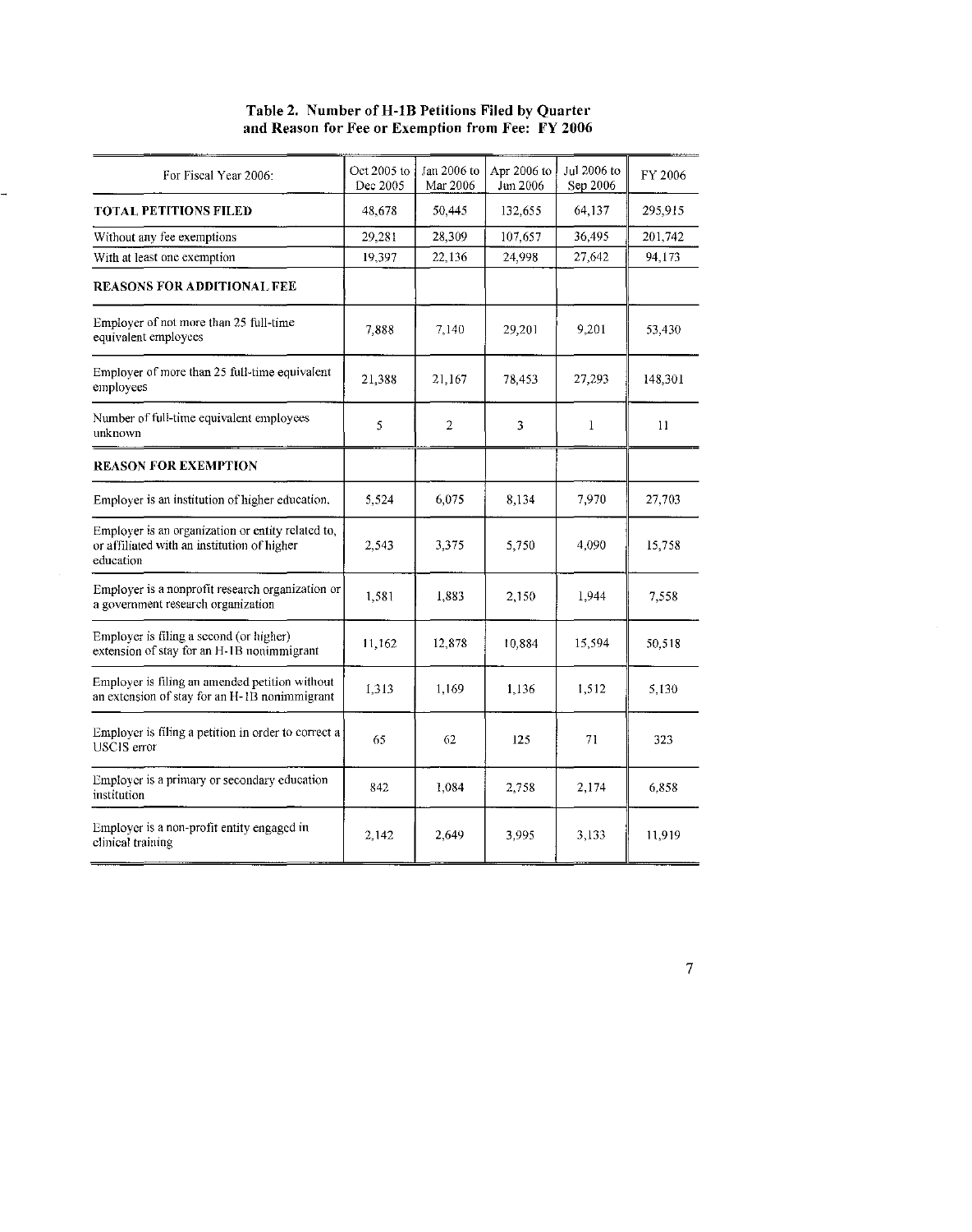#### Table 3. Number of H-1B Petitions Approved by Quarter and Reason of Exemption from Fee: FY 2006

| For Fiscal Year 2006:                                                                                         | Oct 2005 to<br>Dec 2005 | Jan 2006 to<br>Mar 2006 | Apr 2006 to<br>Jun 2006 | Jul 2006 to<br>Sep 2006 | FY 2006 |
|---------------------------------------------------------------------------------------------------------------|-------------------------|-------------------------|-------------------------|-------------------------|---------|
| <b>TOTAL PETITIONS APPROVED</b>                                                                               | 57,487                  | 53,896                  | 67,843                  | 91.755                  | 270,981 |
| Without any fee exemptions                                                                                    | 42,343                  | 31,902                  | 44,345                  | 65,358                  | 183,948 |
| With at least one exemption                                                                                   | 15,144                  | 21,994                  | 23,498                  | 26,397                  | 87,033  |
| <b>REASONS FOR ADDITIONAL FEE</b>                                                                             |                         |                         |                         |                         |         |
| Employer of not more than 25 full-time<br>equivalent employees                                                | 11.843                  | 8.387                   | 10,964                  | 16.431                  | 47.625  |
| Employer of more than 25 full-time<br>equivalent employees                                                    | 30,299                  | 23,376                  | 33,280                  | 48 867                  | 135,822 |
| Number of full-time equivalent<br>employees unknown                                                           | 201                     | 139                     | 101                     | 60                      | 501     |
| <b>REASON FOR EXEMPTION</b>                                                                                   |                         |                         |                         |                         |         |
| Employer is an institution of higher<br>education.                                                            | 4.911                   | 5.314                   | 7.472                   | 8.709                   | 26,406  |
| Employer is an organization or entity<br>related to, or affiliated with an institution<br>of higher education | 2,295                   | 2,734                   | 4,783                   | 4.723                   | 14,535  |
| Employer is a nonprofit research<br>organization or a government research<br>organization                     | 1,401                   | 1.687                   | 1.934                   | 2,055                   | 7,077   |
| Employer is filing a second (or higher)<br>extension of stay for an H-1B<br>nonimmigrant                      | 7,655                   | 13,630                  | 11,511                  | 13.112                  | 45,908  |
| Employer is filing an amended petition<br>without an extension of stay for an H-1B<br>nonimmigrant            | 877                     | 1,432                   | 968                     | 1.265                   | 4.542   |
| Employer is filing a petition in order to<br>correct a USCIS error                                            | 48                      | 47                      | 60                      | 51                      | 206     |
| Employer is a primary or secondary<br>education institution                                                   | 996                     | 906                     | 1,606                   | 2.486                   | 5.994   |
| Employer is a non-profit entity engaged<br>in clinical training                                               | 1,899                   | 2,157                   | 3.674                   | 3,594                   | 11,324  |
|                                                                                                               |                         |                         |                         |                         |         |